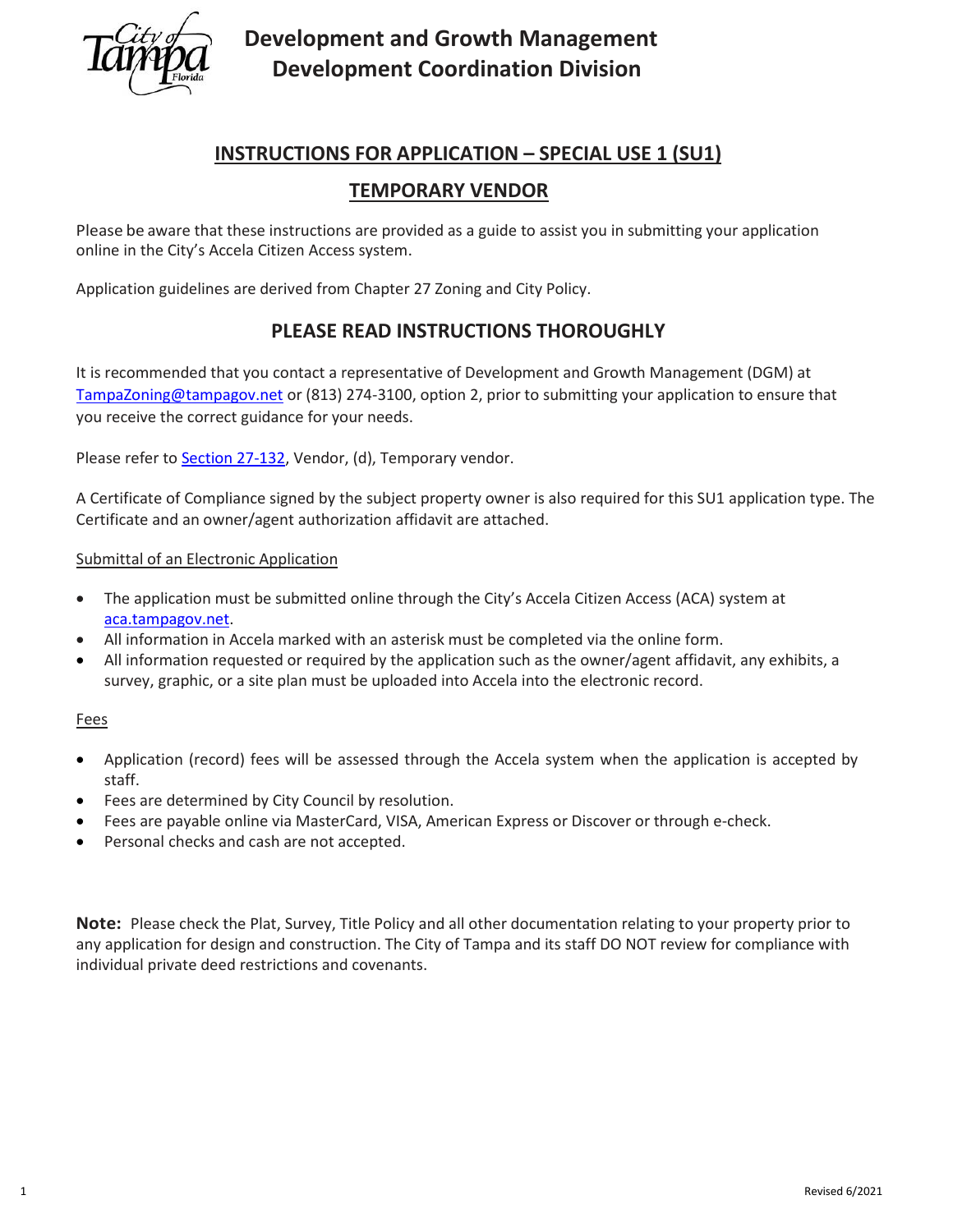

## **SPECIAL USE 1 (SU1) TEMPORARY VENDOR**

#### **AFFIDAVIT TO APPLY FOR A ZONING CODE RELATED APPLICATION and AUTHORIZED AGENT FOR AN APPLICATION TO THE CITY OF TAMPA**

Multiple authorizations may be necessary if there is more than one property owner. APPLICATION/RECORD NUMBER:

PROPERTY (LOCATION) ADDRESS(ES):

FOLIO NUMBER(S):

"That I am (we are) the owner(s) and record title holder(s) of the property noted herein" Property Owner's Name(s):

"That this property constitutes the subject of an application for the SPECIAL USE 1 (SU1) TEMPORARY VENDOR

I, THE UNDERSIGNED APPLICANT/AGENT, HEREBY CERTIFY THAT ALL INFORMATION ON THIS APPLICATION IS TRUE AND COMPLETE AND HEREBY AUTHORIZE AND ALLOW REPRESENTATIVES OF THE CITY TO ACCESS THE PROPERTY UNDERGOING REVIEW FOR THE ABOVE REFERENCED REQUEST. IF MY PROPERTY IS GATED, I WILL PROVIDE ACCESS TO THE PROPERTY UPON REQUEST FROM THE CITY. I ALSO CONSENT TO THE POSTING OF A SIGN ON MY PROPERTY IF THERE IS A THIRD-PARTY SUBMITTAL OF A PETITION FOR REVIEW.

 $*$ 

"That this affidavit has been executed to induce the City of Tampa, Florida, to consider and act on the above described application and that the undersigned has(have) appointed and does(do) appoint the agent(s) stated herein as his/her(their) agent(s) solely to execute any application(s) or other documentation necessary to affect such application(s)" (if applicable). AGENT'S NAME:

The undersigned authorizes the above agent(s) to represent me (us) and act as my (our) agent(s) at any public hearing on this matter (if applicable).

The undersigned authorizes the above agent(s) to agree to any conditions necessary to effectuate this application. Both owner and agent must sign and have their names notarized.

| STATE of FLORIDA                                                                                                                | STATE of FLORIDA                                                                                                                |
|---------------------------------------------------------------------------------------------------------------------------------|---------------------------------------------------------------------------------------------------------------------------------|
| COUNTY of the country of                                                                                                        | COUNTY of the country of                                                                                                        |
| Sworn to (or affirmed) and subscribed before me by means of<br>physical present or online notarization, this day of<br>, 202,by | Sworn to (or affirmed) and subscribed before me by means of<br>physical present or online notarization, this day of<br>, 202,by |
|                                                                                                                                 |                                                                                                                                 |
| Printed Name (Owner)<br>Signature                                                                                               | Printed Name (Agent)<br>Signature                                                                                               |
| Signature and Stamp of Notary Public                                                                                            | Signature and Stamp of Notary Public                                                                                            |
| Personally known or produced identification: Select                                                                             | Personally known or produced identification: Select                                                                             |
| Type of identification                                                                                                          | Type of identification                                                                                                          |

\* If the applicant/owner is a corporation, trust, LLC, Professional Association or similar type of arrangement, please provide documentation from the corporation, trust, etc., indicating that you have the ability to authorize the application.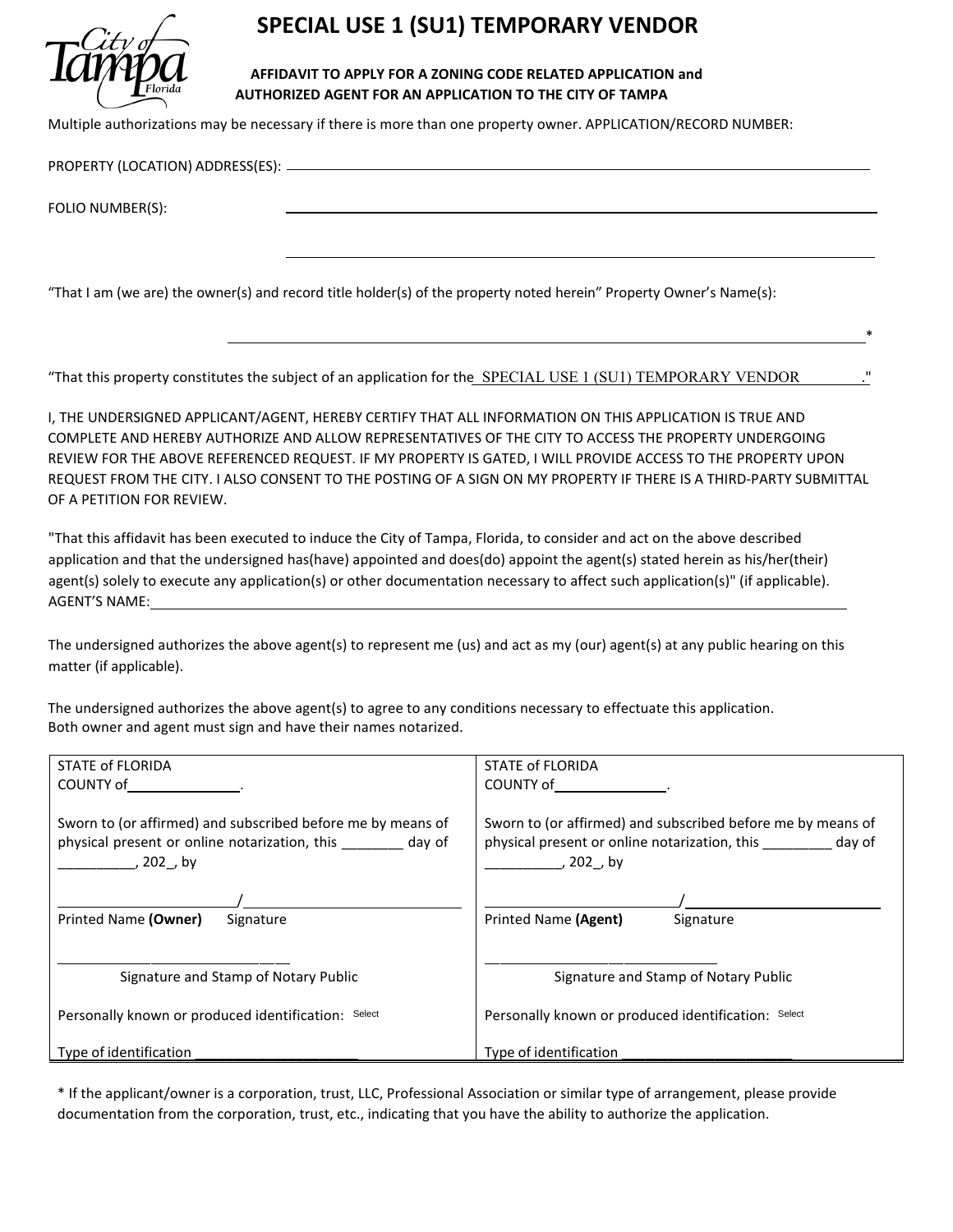

# **Development and Growth Management Development Coordination Division**

## **SPECIAL USE 1 (SU1)**

### **TEMPORARY VENDOR**

**Development and Growth Management Development Coordination 1400 North Boulevard Tampa, FL 33602 (813) 274-3100**

**CERTIFICATE OF COMPLIANCE WITH SPECIAL USE CONDITIONS FOR SPORTS AND ENTERTAINMENT VENDOR**

*"That I am (we are) the owner(s) and record title holder(s) of the following described property:"*

Property Owner Name(s): \_\_\_\_\_\_\_\_\_\_\_\_\_\_\_\_\_\_\_\_\_\_\_\_\_\_\_\_\_\_\_\_\_\_\_\_\_\_\_\_\_\_\_\_\_\_\_\_\_\_\_\_\_\_\_\_\_\_\_\_\_\_\_\_\_\_\_\_\_\_\_\_\_\_\_\_\_\_\_\_\_\_\_\_\_\_\_\_

Property Address:

"That this property constitutes a request for a special use approval and that the requested temporary vendor meets the general and specific conditions for approval as stated in Section 27-132, City of Tampa Code of Ordinances:"

Temporary vendor sales shall be allowed by permit on parcels that are zoned or used for non-residential uses subject to the following provisions:

No more than six (6) permits shall be issued per parcel in any calendar year and the duration of the vending on the parcel shall not exceed forty-five (45) consecutive days per permit issued on parcels that contain less than twenty-five (25) acres; Unlimited permits shall be issued per parcel in any calendar year and the duration of the vending on the parcel shall not exceed forty-five (45) consecutive days per permit issued on parcels that contain twenty-five (25) or more acres;

No display areas, merchandise, or stored items in association with the vendor or those associated with the principal use on the property, which are displaced due to the vending activity shall encroach onto any right-of-way or onto any adjacent private property without express permission from that property owner in accordance with this section;

The vendor shall be setback a minimum of ten (10) feet from the public right-of-way, including all display area, carts, tents, and trailers. However, at no time may the location violate [section 27-283.5,](https://library.municode.com/fl/tampa/codes/code_of_ordinances?nodeId=COOR_CH27ZOLADE_ARTVISURE_DIV3ACPALO_S27-283.5VIIN) Visibility at intersections;

For purposes of this subsection, allowable signage for temporary vendor tents and/or carts shall be calculated based on the "building sign" factor and method, as set forth in Article VI, Division 6, to find the maximum allowable square-feet of copy area. The maximum copy area that is determined may be utilized as building signs, banners, or freestanding signs, so long as the maximum copy area is not exceeded; and

The property owner shall state that the vendor has permission to vend on that site; that the vendor shall meet all local, state and federal regulations, ordinance, statutes and laws regarding his/her specific business; that he understands the regulations governing vendors and will be held responsible, along with the vendor,for any code violations;

The vendor shall not be allowed to eliminate required parking spaces for the principal use of the property;

The vendor shall be prohibited from selling or distributing any type of glass container;

\_\_\_\_\_\_\_\_\_\_\_\_\_\_\_\_\_\_\_\_\_\_\_\_\_\_\_\_\_\_\_\_\_\_\_\_\_\_\_\_\_\_\_\_\_\_\_\_\_\_\_\_\_\_\_\_\_\_\_\_\_

The vendor shall be allowed to be operate on the site between the hours of 7:00 a.m. to 9:00 p.m.;

Only one (1) temporary vendor shall be allowed on any individual zoning lot that contains less than twenty-five (25) acres;

All waste and/or refuse shall be removed from the vendor area and placed in an appropriate, legally designated receptacle for the private property on a daily basis for the duration of the sales period.

*By signing this "***CERFIFICATE OF COMPLIANCE***" and the attached and notarized "***AFFIDAVIT TO APPLY FOR A ZONING CODE RELATED** APPLICATION and AUTHORIZED AGENT FOR AN APPLICATION TO THE CITY OF TAMPA", I do hereby agree to compliance with the *above criteria and do grant permission for the referenced vendor to vend on subject site.*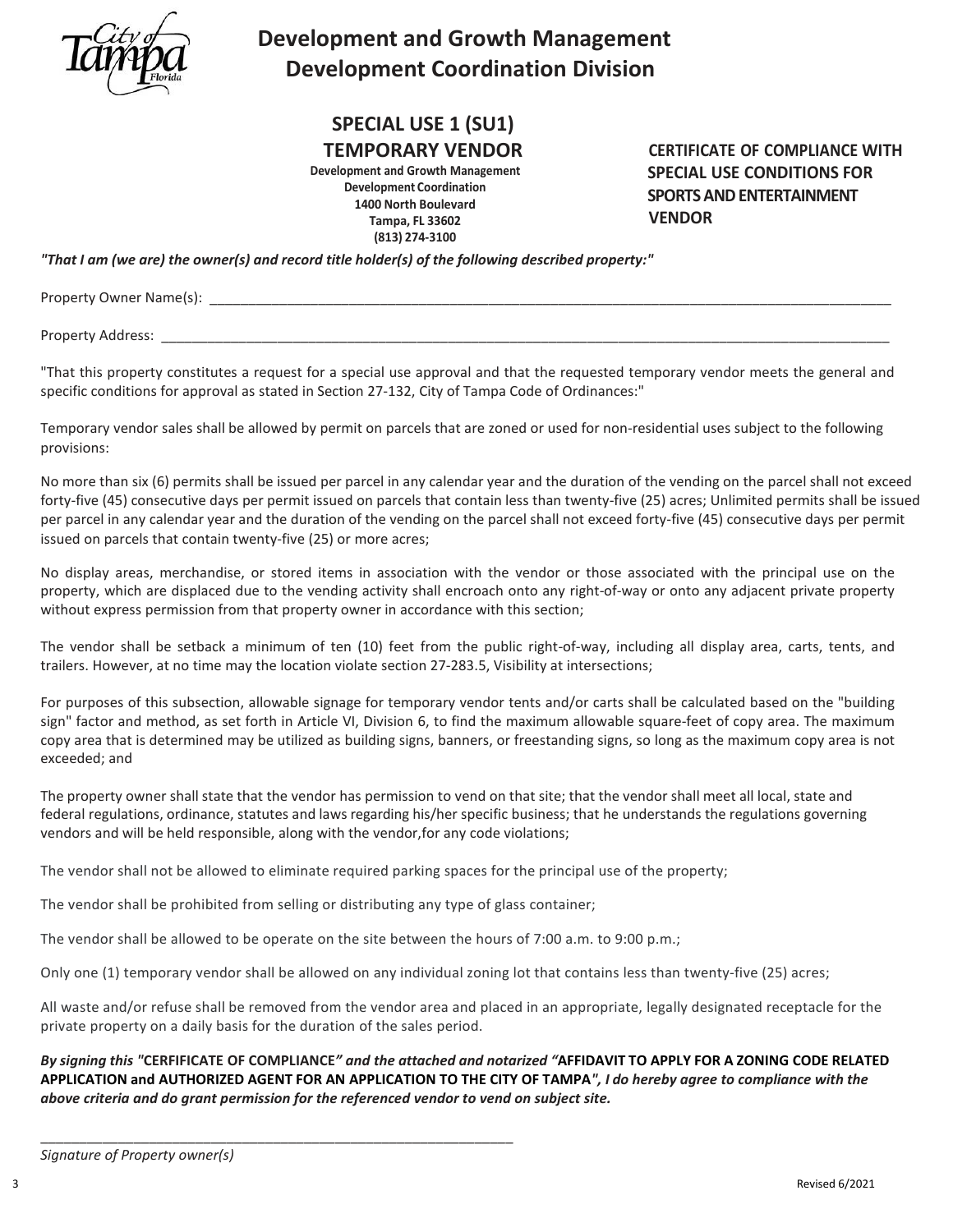| EXAMPLE | SPECIAL USE 1 (SU1) FOR TEMPORARY VENDOR REQUEST<br><b>LOCATION</b><br>(Please provide full description of proposed use.)<br><b>MAP</b><br>(Site Plan Instructions are attached.) | -Firm's name and address, -The site plan must be to scale. State scale on drawing;<br>-Revision block.; Show North arrow, - Drawing data, -Project name and location |  |
|---------|-----------------------------------------------------------------------------------------------------------------------------------------------------------------------------------|----------------------------------------------------------------------------------------------------------------------------------------------------------------------|--|
|         | <b>Required Information:</b><br>-Name, location, and width of existing street and alleyrights-of-<br>way, adjacent to the site.                                                   |                                                                                                                                                                      |  |
|         | -Width of existing pavement on all streets and alleysadjacent to<br>the site.                                                                                                     |                                                                                                                                                                      |  |
|         | -Location, width and type of all easements adjacent to the site.<br>-Clearly show the property boundaries of the parcel(s)involved in                                             |                                                                                                                                                                      |  |
|         | the special use.                                                                                                                                                                  |                                                                                                                                                                      |  |
| MAX     | -Location, size, height and use of all proposed temporary<br>structures.                                                                                                          |                                                                                                                                                                      |  |
|         | -Existing setbacks of any adjacent buildings.                                                                                                                                     |                                                                                                                                                                      |  |
| 24"     | -Location and dimension of existing and proposed driveways, and<br>parking areas include typical parking space.                                                                   |                                                                                                                                                                      |  |
|         | -Existing and proposed parking.                                                                                                                                                   |                                                                                                                                                                      |  |
|         | -Approximate location and size of significant naturalfeatures such<br>as trees, lakes, etc.                                                                                       |                                                                                                                                                                      |  |
|         | -Existing and proposed buffering from adjacent uses.                                                                                                                              |                                                                                                                                                                      |  |
|         | LEGAL DESCRIPTION:<br><b>GENERAL NOTES:</b><br>LEGEND:<br>- Folio Number                                                                                                          | <b>TITLE BLOCK</b>                                                                                                                                                   |  |
|         | - Square Footage<br>Date: $\frac{1}{\sqrt{1-\frac{1}{2}}\cdot\frac{1}{2}}$                                                                                                        | N                                                                                                                                                                    |  |
|         | Zoning Administrator<br><b>Certified Date</b>                                                                                                                                     |                                                                                                                                                                      |  |
|         |                                                                                                                                                                                   |                                                                                                                                                                      |  |

4 Revised 6/2021

SU1 PLAN FOR VENDOR

THIS EXAMPLE FOR GENERAL INFORMATION ONLY **1999 120 CM 2018** 36" MAX